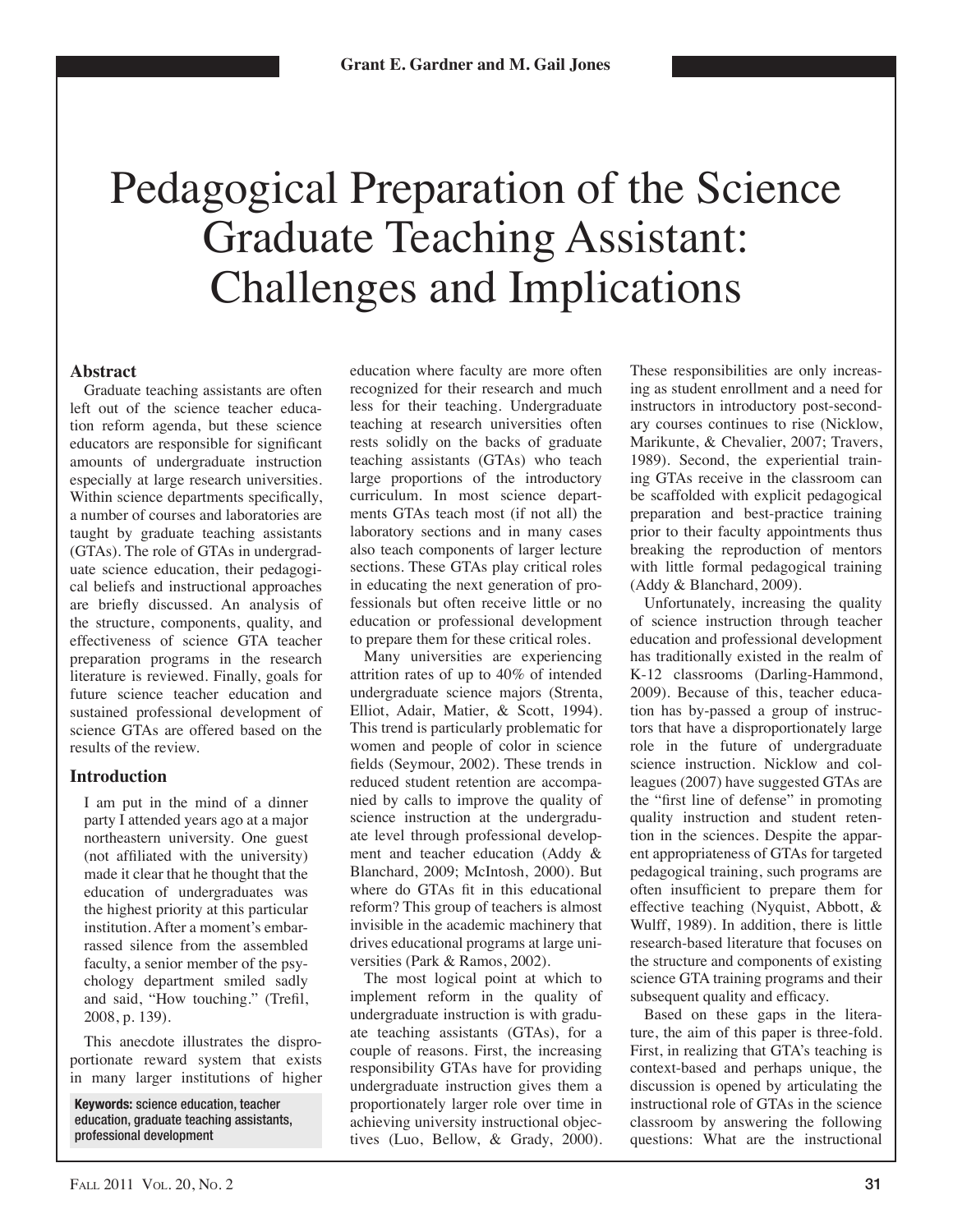roles of GTAs within science departments? What challenges do science GTAs face in defining their instructional roles? What beliefs about science teaching and learning do GTAs hold prior to training programs? These questions are addressed through a review of research on the structure, components, quality, and effectiveness of science GTA training programs. The research results are synthesized and goals are prescribed for future training and sustained professional development of science GTAs with an established professional development framework.

#### **The Graduate Teaching Assistant Context GTA** instructional roles and

#### challenges.

Although it varies between institutions, teaching assistants are expected to engage in numerous educational tasks including, but not limited to: lecturing, conducting review sessions, formally meeting with and advising students, designing and grading classroom assessments, proctoring and grading exams, facilitating group discussions, and providing technological support (Jacobs, 2002; Nyquist et al., 1989; Peterson, 1990). Parallel to the fact that the diversity of GTA responsibilities are increasing in undergraduate science programs, the volume of courses being taught by teaching assistants is also growing. A recent survey study by Sundberg, Armstrong, and Wichusen (2005) found that  $91\%$  of the biology labs of sampled research universities ( $n = 34$ ) were being taught by GTAs. In studies expanded to include both the life and physical sciences, the number drops to  $70\%$ , but is still highly significant, especially when compared to other educational domains (National Center for Educational Statistics, 2000).

The diversity and volume of responsibilities in undergraduate science instruction often results in teaching assistants having more contact with undergraduate students than do the professors (Lawrenz, Heller, Keith, & Heller, 1992). GTA's extensive interactions with university students as well as their

increased instructional responsibilities contribute to the role that GTAs play in defining the quality of undergraduate science education (Commander, Hart, & Singer, 2000; O'Neal, Wright, Cook, Perorazio, & Purkiss, 2007). In addition, undergraduates often relate more readily to GTAs than professors because of similarities in age and social status and this can lead to undergraduate students seeking out GTAs for their educational needs rather than established faculty (Moore, 1991).

Given that the amount of contact that science GTAs have with undergraduate science students and the apparent role they have in defining the quality of instruction, it would seem that their pedagogical training might hold high priority in academic settings. This is not often the case. In fact, many GTAs encounter numerous hurdles to their training as science instructors. One of the most significant challenges is defining their role within the academic department that requires finding a niche in multiple communities: graduate student, academic and professional, scientist, and instructor (Austin, 2002; Muzaka, 2009). Positions in these various communities are not always well defined. While balancing the classroom responsibilities of a student, science GTAs often occupy an "ambiguous niche" (p. 355) that hovers somewhere within the intersecting identities of student, instructor, employee, and apprentice (Park, 2004).

"(T) hey are both student and teacher, but neither fully. The problem is not necessarily that this role is contested, it is more to do with underlying tensions between responsibility and power, with the marginalized niche that GTAs occupy within departments, and with the lack of ownership of the teaching and learning process (Park & Ramos, 2002,  $p. 52$ ."

This marginalization is a by-product of not only how GTAs perceive their own roles, but how they are perceived by their own students and colleagues. Undergraduates often perceive the GTAs as existing somewhere between a role of

student and teacher, where as the faculty perceive them as academic apprentices and research students (Muzaka, 2009).

Furthermore, Park and Ramos (2002) explain that the pressure that most science graduate students are under causes them to develop a researcher identity at the expense of a teacher identity. Despite the fact that many departments have mission statements with numerous teaching objectives (Buerkel-Rothfuss & Gray, 1989), at many universities and within many science departments, faculty rewards are disproportionately based on research and grant productivity, not excellence in teaching (Barrington, 2001; Jones, 1993). Research indicates that there is a hierarchical cascading effect when emphasis is placed on teaching in a university or college: if the institution values and rewards education, so will the department, the faculty, and the graduate students (Graff, 1994; Grunwald & Peterson, 2003). Trefil (2008) calls this the "invisible" university" that is organized to promote research agendas. Despite educational mission statements and the increasing teaching responsibilities of GTAs, many GTAs are still encouraged to focus more on research than teaching (Shannon et al., 1998; Smith, 2001).

This reinforced focus on research leaves many GTAs receiving implicit signals that teaching is not important, while being expected to excel at it (Nyquist et al., 1989). The expectations of excellence are at times not bolstered by faculty support for teaching. Studies have found that interactions between GTAs and their faculty advisors in respect to teaching are often limited (Austin, 2002; Anderson & Swazey, 1998). Furthermore, GTAs may not initiate this mentorship out of fear of being perceived as incompetent (Seymour, 2005). The most consistent source of support for GTAs typically is from peers and fellow teaching assistants who mentor each other in proper role expectations, behavior norms, rules and procedures, and the location of available resources (Luft et al., 2004; Seymour, 2005; Staton & Darling, 1989). However, if untrained peers are teaching the novice GTAs, this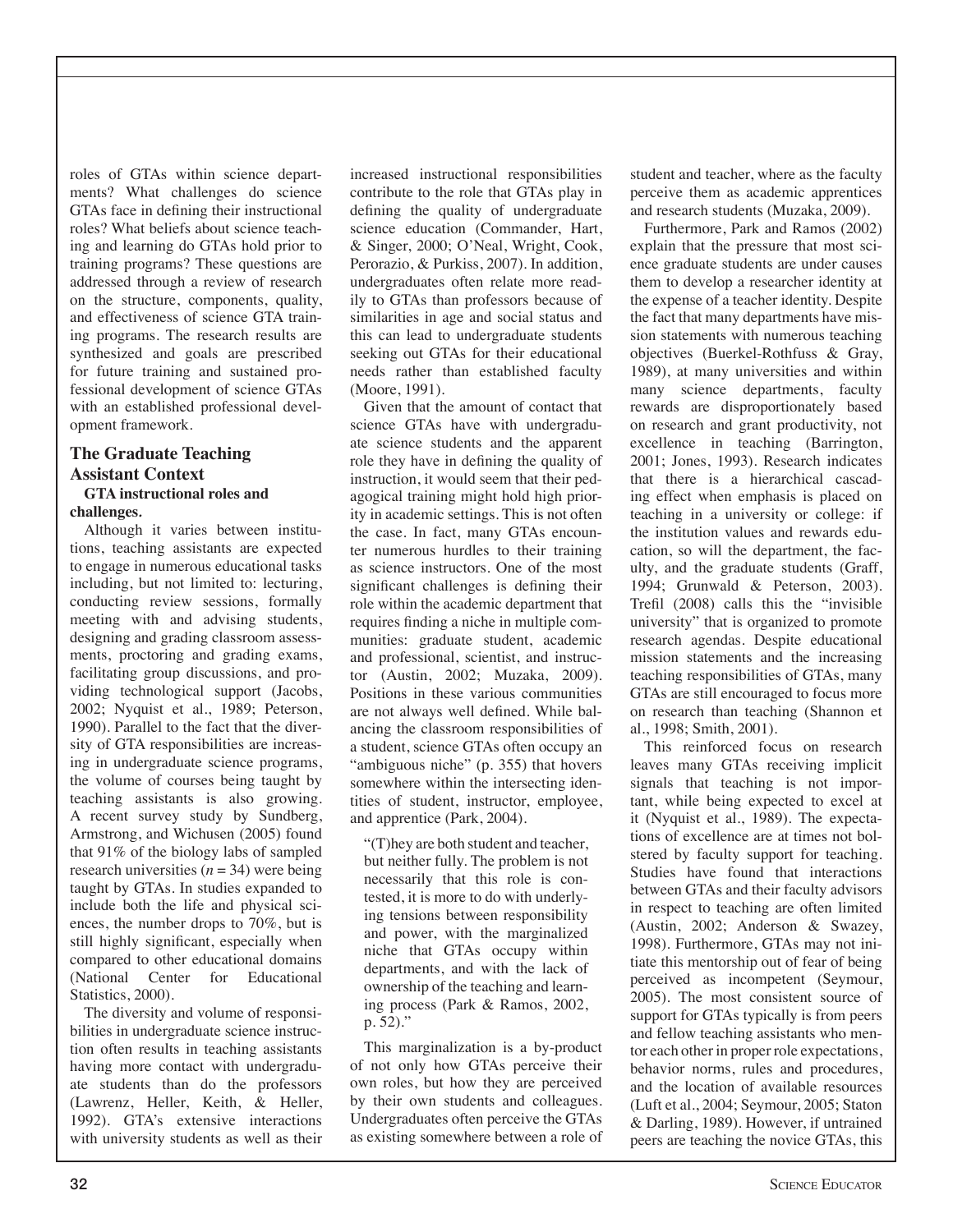can compound ineffective pedagogical practice.

Luft and colleagues (2004) have suggested that this lack of support for teaching is based on the pedagogical beliefs of faculty, who often feel teaching ability is innate and the only way for graduate students to excel is to accumulate experience. Instructional skills are often seen as a secondary consequence of obtaining a graduate degree and not something that requires explicit training (Latulippe, 2006; Shannon, Twale, & Moore, 1989). Since science instruction is viewed as technically simple it is considered that "trial and error" approaches will allow graduate students to learn all they need to know about effective science teaching (Gunn, 2007; Luft, et al., 2004; Tanner & Allen, 2006). Because of these misconceptions, science GTAs often have fewer opportunities for pedagogical training and professional development as compared to graduate students in some other educational domains (Golde & Dore, 2001). It is extremely difficult for graduate students to know how to improve their teaching, let alone to justify the need for refining their teaching skills, through explicit training programs (Nurrenbern, Mickiewicz, & Francisco, 1999; Sundberg, Armstrong, Dini, & Wichusen, 2000).

Teaching ability is not a pre-requisite for entering into most graduate programs, especially in the sciences (Welford, 1996). Once a graduate student enters a program and is assigned a teaching assistantship, they often are partnered with science professors who have not moved beyond the novice stage of pedagogical beliefs themselves. Most science professors view education as a technically didactic process with the teacher as the content expert. Historically, instructors are assumed to have the responsibility of transmitting the body of knowledge to the student (DeHaan, 2005; Volkmann, et al., 2005).

"Why do scientists, trained to demand evidence for every aspect of their research, enter their classrooms as instructors using teaching methods that are supported only by intuition and habit?" (DeHaan, 2005, p. 264). The following possibilities exist: a) scientists are unaware of the effectiveness and frequency of research in science education, b) they trust anecdotal evidence of students who were successful in the current system more than educational research, c) they distrust the unfamiliar methodologies of science education researchers, d) they do not have the time or inclination to learn new teaching methods, e) they fear a focus on teaching will reduce their credibility as a researcher, and f) they see few institutional or departmental rewards for improved teaching.

Whether singularly or in combination, these factors can contribute to the maintenance of a cycle of pedagogical misconceptions in university science education that are passed from faculty to graduate students. As a consequence, there is little difference in knowledge of teaching effectiveness between GTAs and the professors who are mentoring them (Schmidt, 2004). This is even more apparent in international teaching assistants (ITAs) who often hold traditional concepts of learning involving memorization, acquisition of factual knowledge, and being ruled by structured procedures (Constantinides, 1986).

Amidst these conflicts and challenges, graduate teaching assistants often experience numerous tensions while attempting to establish a balance between personal time, time spent teaching, and time spent on research (Park, 2004). Park and Ramos (2002) found that frustration associated with time and responsibility management is often highly correlated with job satisfaction, research completion, timely thesis submission, and completion rates. Self-survival can become the primary concern of graduate students at the expense of bettering themselves as teachers or researchers. With their heavy workload, sizeable responsibilities, and limited autonomy, some GTAs feel like the "donkeys in the department" (Park & Ramos, 2002) whereas others frequently allude to their graduate experience as analogous to "doing time" (Freyberg & Ponarin, 1993).

#### Beliefs about science teaching and learning.

Despite the challenges to defining their identity as science instructors, many GTAs enter into their academic careers with beliefs about effective science teaching and learning. These belief systems begin to shape their classroom practices as well as their perspectives on science teaching and learning (Kagan, 1992). However, GTAs often have little explicit training, and are likely to define their instructional identity based on their past experience as students, fantasized views of teaching, or untested personal beliefs about teaching (Kagan, 1992). These beliefs about science teaching and learning and the instructional identities that they foster can be in stark contrast to current undergraduate science teaching standards calling for excellence in teaching.

Most studies examining GTA beliefs have found that they tend to believe that only content knowledge is needed to be an effective teacher. For example, Luft and colleagues (2004) conducted a study with 11 GTAs in science, biology, and physics. One student acknowledged the presence of educational research, but felt experience, intuition, and practice were more important than pedagogical knowledge. The importance of content knowledge in teacher preparation has also been reported by Volkmann, Abell, and Zgagacz (2005). Certainly science content knowledge is an important component of effective teaching, but it is problematic that science GTAs sometimes feel it is the only type of knowledge required to teach.

Effective science teaching is built on an array of knowledge including: content knowledge, conceptual knowledge, reflective practice, and knowledge of teaching and learning (Luft et al., 2004). Herrington and Nakhleh (2003) conducted a study in which 14 GTAs in chemistry completed a survey both before and after an undergraduate chemistry laboratory and found multiple knowledge themes. Teaching assistants compartmentalized knowledge and claimed four distinct types were necessary for effective science teaching: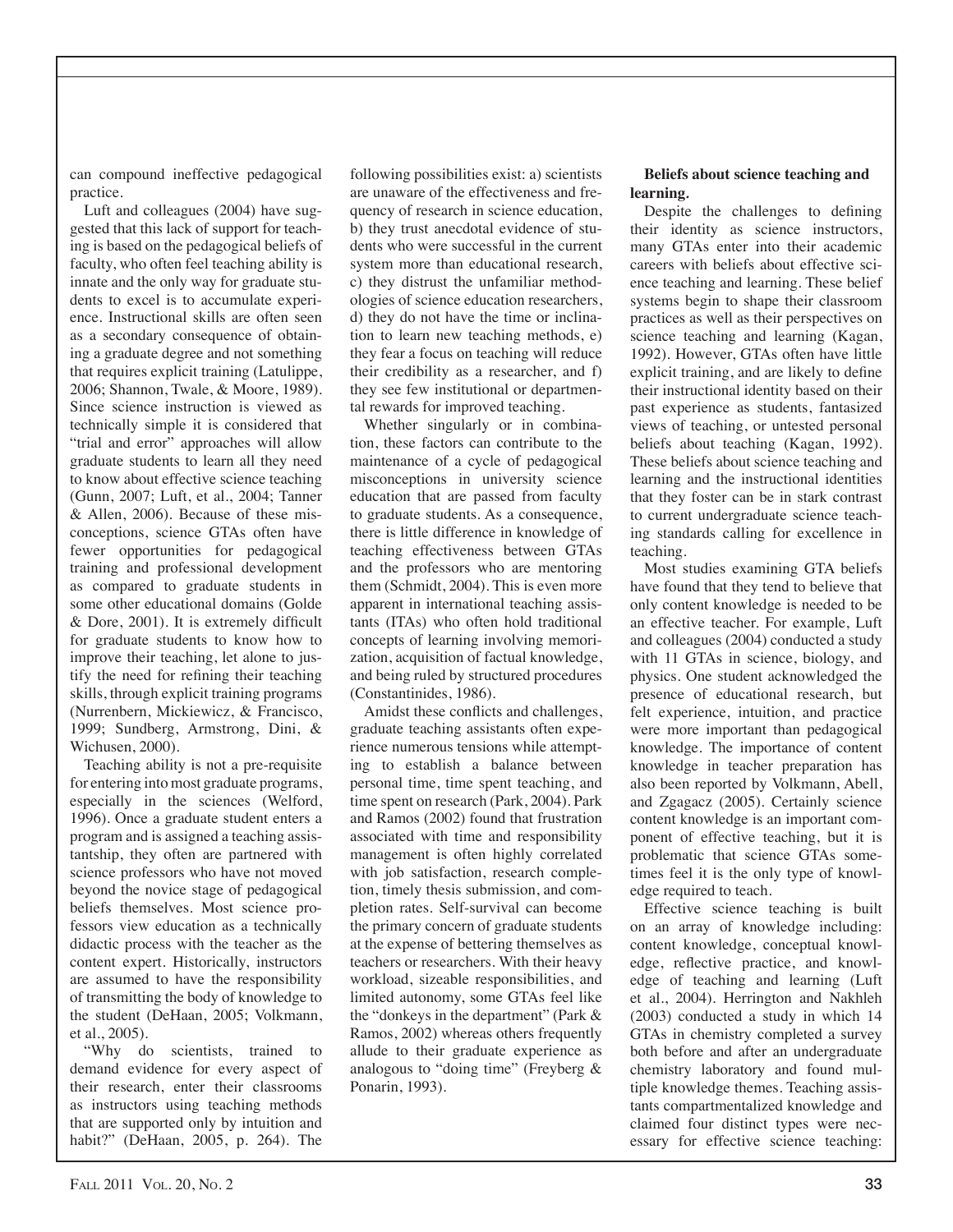knowledge about student learning, knowledge about teaching, knowledge of chemistry content, and knowledge about the specific laboratory tasks. This group of participants did not explicitly identify the need for pedagogical content knowledge.

Another important hallmark of science instruction, especially in laboratory settings (where most GTAs are teaching) is the use of scientific inquiry curricular activities (American Association for the Advancement of Science, 1993; National Research Council, 1996). Scientific inquiry allows students to develop questions, initiate investigations, and explore concepts. Adoption of K-12 science standards is becoming more common in higher education science laboratories but is far from widespread (French & Russell, 2002). Although higher education is beginning to stress inquiry. this view of teaching science conflicts with many GTA views of teaching and learning.

Volkmann, Abell, and Zgagcz (2005) developed an undergraduate physics course based on a science inquiry model. The graduate student who assisted in the course was able to experience inquiry learning first hand, but still held views that science was a body of knowledge to be transferred to students. Her views were best summed up in a quote. "What is more important-knowing or learning? To me knowing is more important; maybe to him (the professor), learning is more important" (p. 858). GTAs seem to consistently believe that the laboratory setting is for delivering content or honing student laboratory skills and not for allowing students to explore science concepts (Luft et al., 2004; Volkmann et al., 2005).

Many science educators and researchers would agree that laboratories should help students better understand the nature of science and make insights into scientific practice (Lazarowitz & Tamir, 1994). However, studies show that when undergraduates conducted inquiry labs, GTAs often felt that activities were frustrating to the student and did more to confuse them than help (Luft et al., 2004; Volkmann et al., 2005). GTAs in the Rhoehrig, Luft, Kurdzeil, & Turner (2003) study also questioned whether inquiry methods were appropriate for lower level courses where students needed to learn so much content. Many of the beliefs that GTAs had concerning the difficulties of inquiry teaching in laboratories came from their own experiences as undergraduates (Luft et al., 2004; Roehrig et al., 2003). And often, even if GTAs have beliefs more in line with reform-based practices, they have difficulty actually implementing these practices in the laboratory (Addy  $\&$ Blanchard, 2009).

Research into GTA beliefs about science teaching and learning has included other factors as well. GTAs believe that teachers should be good communicators and be able to translate new and difficult information into "layman's terms" (Herrington & Nakleh, 2003). They also indicate that effective teachers should show concern for their students by being willing and available to help students when needed (Herrington & Nakleh, 2003). Assessment was seen as a way to distinguish the 'A' students from the 'F' students along a curve (Volkmann et al., 2005). Finally, GTAs in the Luft et al. (2004) study believed that student success in the class had little to do with how the course was taught, and more to do with innate student ability or prior motivation.

These studies highlight the limited conceptions that GTAs have about the way that undergraduates learn and subsequently how they should be taught science. It could also be noted that they have limited conceptions of teaching in general and, as a consequence, this limits the development of insights into what students need to learn science effectively. What most GTAs seem to hold is a conception similar to traditional teaching theories—that knowledge is tangible and the role of the instructor is to transmit knowledge. For teacher educators, the challenge is determining if GTA's beliefs and practices can be altered through professional development programs.

# **Science GTA Instructional Preparation**

Prior to the 1960's, most universities and colleges did not acknowledge a need to educate graduate teaching assistants about their responsibilities as teachers in the academy. The first national conference on TA issues was held in 1986. and, in the years that followed, institutions of higher learning began to offer teaching assistant preparation programs in an effort to improve undergraduate education (Seymour, 2005). However, training opportunities continue to be limited and informal, especially in areas of science, technology, engineering and math (Shannon, et al., 1998). For example, Rushin et al. (1997) found that 49% of all universities they surveyed did not provide formal teacher preparation for their teaching assistants in biology and only 22% offered pre-semester teacher workshops. The steady increase in science teaching assistants' responsibilities is not being met by a subsequent increase in research into the types and effectiveness of programs to prepare science GTAs.

Although there are programs that exist to prepare science graduate teaching assistants to be more effective instructors, there is a dearth of primary research on the subject. What do programs geared toward developing the teaching skills of science GTAs look like? More importantly, how effective are these programs at changing misconceptions and beliefs about science teaching and learning of science graduate teaching assistants?

Table 1 offers a detailed summary research on GTA preparation programs and professional development prior to 2008. Programs studies were identified that specifically focused on the instructional training and preparation programs of science graduate teaching assistants in the fields of biology, chemistry, physics, or engineering. The search was limited to studies found in peer-reviewed journals that contained a research sample of GTAs within pedagogoical preparation or development programs.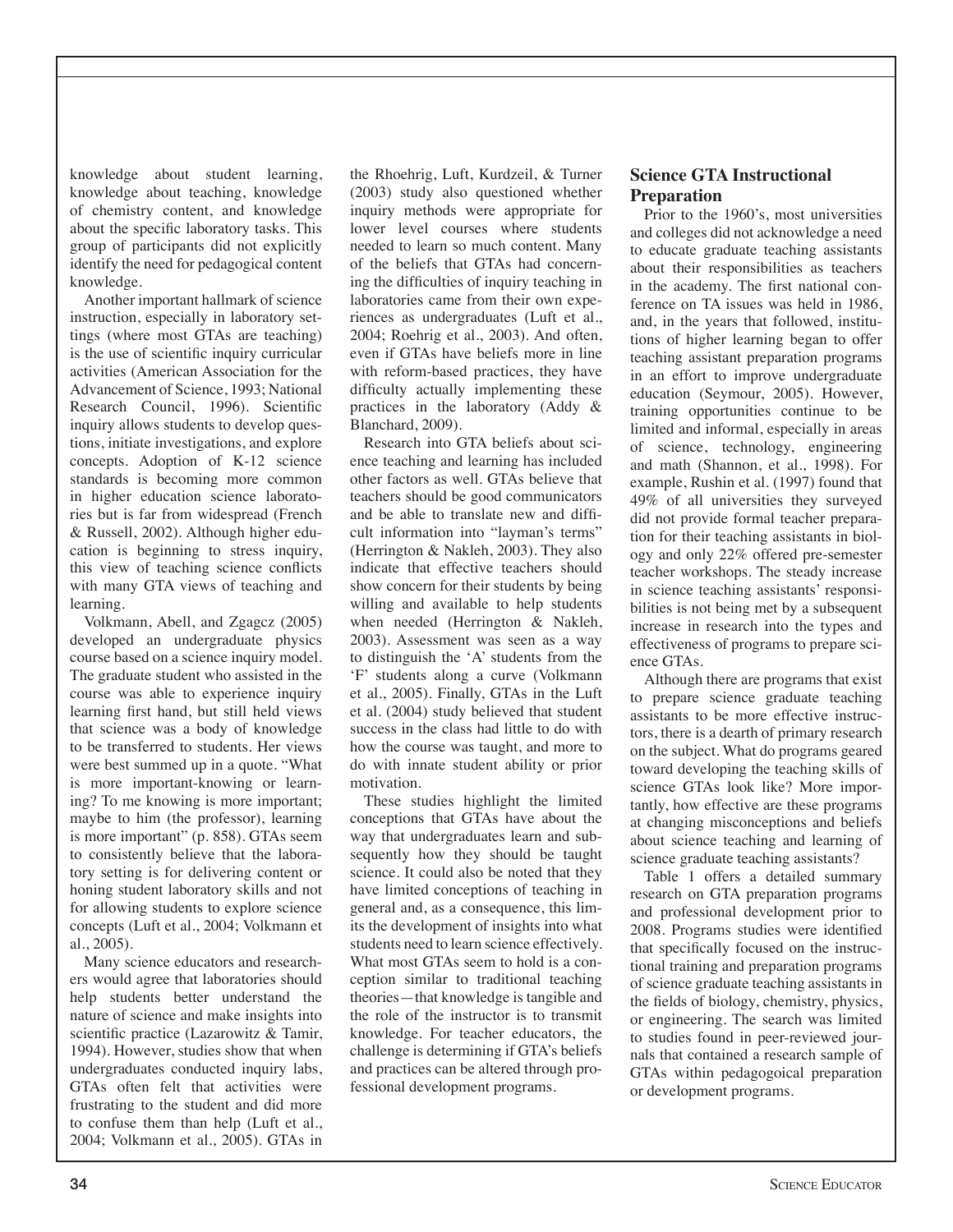#### **Structure and components of** preparation programs.

Studies have noted that high percentages of teaching assistants receive little or no pedagogical training (Luft et al., 2004; McComas & Cox-Peterson, 1999). Graduate students themselves report that their training as educators is often extremely limited during their graduate career (Gaia, Corts, Tatum, & Allen, 2003). Often GTA training programs consist of a single campus-wide workshop that is highly generalized and may not even address pedagogical techniques or methods (Luft et al., 2004; Jones, 1993). In addition, these workshops tend to limit their focus to skills such as class and time management. Although important for a beginning instructor, many of these workshops fail to address effective teaching strategies aligned with the standards of science instruction in higher education.

A few training programs have sought to supplement the traditional campuswide or departmental workshop with additional workshops that directly address science teaching and learning. French and Russell (2002) implemented a one and a half day pre-semester workshop for 27 biology teaching assistants in which they learned about teaching philosophies and laboratory pedagogy, and observed experienced GTAs in a laboratory demonstration. Hammrich (1994) also used a structured workshop to instruct four biology GTAs on specific pedagogical techniques for biology. These training sessions were only "one-shot" programs that sought to supplement the university-sponsored workshops that focused on administrative and classroom management duties with a brief introduction to some basic teaching theory.

More in-depth professional development programs tend to promote continuous practice and reflective feedback by offering periodic sessions throughout the semester that the GTA is teaching. Both Bond-Robinson and Rodriaues (2006) and Hampton and Reiser (2004) described training programs with chemistry GTAs that involved experienced science instructors or faculty members observing teaching assistant-led classes. These experienced instructors then provided feedback to GTAs to improve their teaching throughout the semester. Nurrenbern and colleagues (1999) described a similar program with GTAs meeting each week as a group to reflect on their teaching with experienced faculty. These models relied on continuous feedback as a means through which to constantly adjust GTA practice and orient it more consistently toward good instructional practice.

Teacher preparation programs for GTAs have also included more intensive apprenticeship models. Volkmann and Zgagacz (2004) conducted a case study of a single physics graduate student who worked directly with an instructor who was teaching an undergraduate course in inquiry physics teaching. This GTA had the opportunity to work closely with the professor, question and discuss her teaching strategies, and eventually enact her own curriculum. Another type of apprenticeship model for GTA training was described by Trautmann and Kransky (2006). In this model GTAs observed science teaching

Table 1: Research on Science Graduate Teaching Assistant Training Programs

| Study                         | Baumgartner (2007)                                                                         | <b>Bond-Robinson &amp;</b><br>Rodrigues (2006)                                         | <b>French &amp; Russell</b><br>(2002)                                                                                                                         | Hammrich (1994)                                                                                         | Hammrich (2001)                                                                                                             | <b>Hampton &amp; Reiser</b><br>(2004)                                             |
|-------------------------------|--------------------------------------------------------------------------------------------|----------------------------------------------------------------------------------------|---------------------------------------------------------------------------------------------------------------------------------------------------------------|---------------------------------------------------------------------------------------------------------|-----------------------------------------------------------------------------------------------------------------------------|-----------------------------------------------------------------------------------|
| TAs/Discipline                | 18 Zoology & 1 Cell<br>Biology                                                             | 83 Chemistry                                                                           | 27 Biology                                                                                                                                                    | 4 Biology                                                                                               | 25 Biology                                                                                                                  | 20 Computer Science<br>& 17 Chemistry                                             |
| Training<br>Program<br>Format | Semester long science<br>teaching course; NSF<br>supported GK-12<br>fellowship program     | Semester long course<br>in chemistry teaching                                          | 1.5 training workshop<br>on inquiry lab teaching                                                                                                              | Pre-semester biology<br>specific pedagogical<br>training                                                | Summer semester<br>long seminar;<br>Various interactive<br>activities in biology<br>teaching                                | Mid-semester theory-<br>based student &<br>researcher feedback                    |
| <b>Measures</b>               | Relevance of course<br>and topics covered:<br><b>Teaching conceptual</b><br>understanding; | PCK gain; GTA<br>performance<br>variation; Factors<br>catalyzing effective<br>teaching | Teaching experience;<br>in-class teaching<br>methods; teaching-<br>research interactions:<br>Influence of inquiry<br>labs on teaching/<br>research conception | Nature of teaching<br>conceptions                                                                       | Conception of<br>teaching, planning,<br>assessment<br>of student<br>understanding,<br>instruction<br>effectiveness          | Teaching practice;<br>Teaching<br>effectiveness; Student<br>learning & motivation |
| Research<br>Design            | Post-survey relevance;<br>Pre- and post-test<br>on conceptual<br>understanding             | Periodic classroom<br>observations                                                     | Pre- and<br>post-interviews                                                                                                                                   | Pre- and post-N.O.T.<br>questionnaire &<br>Interviews                                                   | Pre- and post-<br>semi-structured<br>interviews                                                                             | Control/Mid-semester<br>feedback groups                                           |
| Results                       | Course was<br>self-reported as<br>beneficial; Conceptual<br>understanding<br>increased     | Significant PCK gains                                                                  | Report a positive<br>influence of inquiry lab<br>teaching on teaching/<br>research methods                                                                    | Shift in conceptualizations<br>of student assessment.<br>understanding, and<br>instructional evaluation | Conceptual<br>change in learning<br>about learning<br>by construction.<br>teaching by<br>facilitating, process<br>planning. | Significant difference<br>between instructional<br>practices and<br>effectiveness |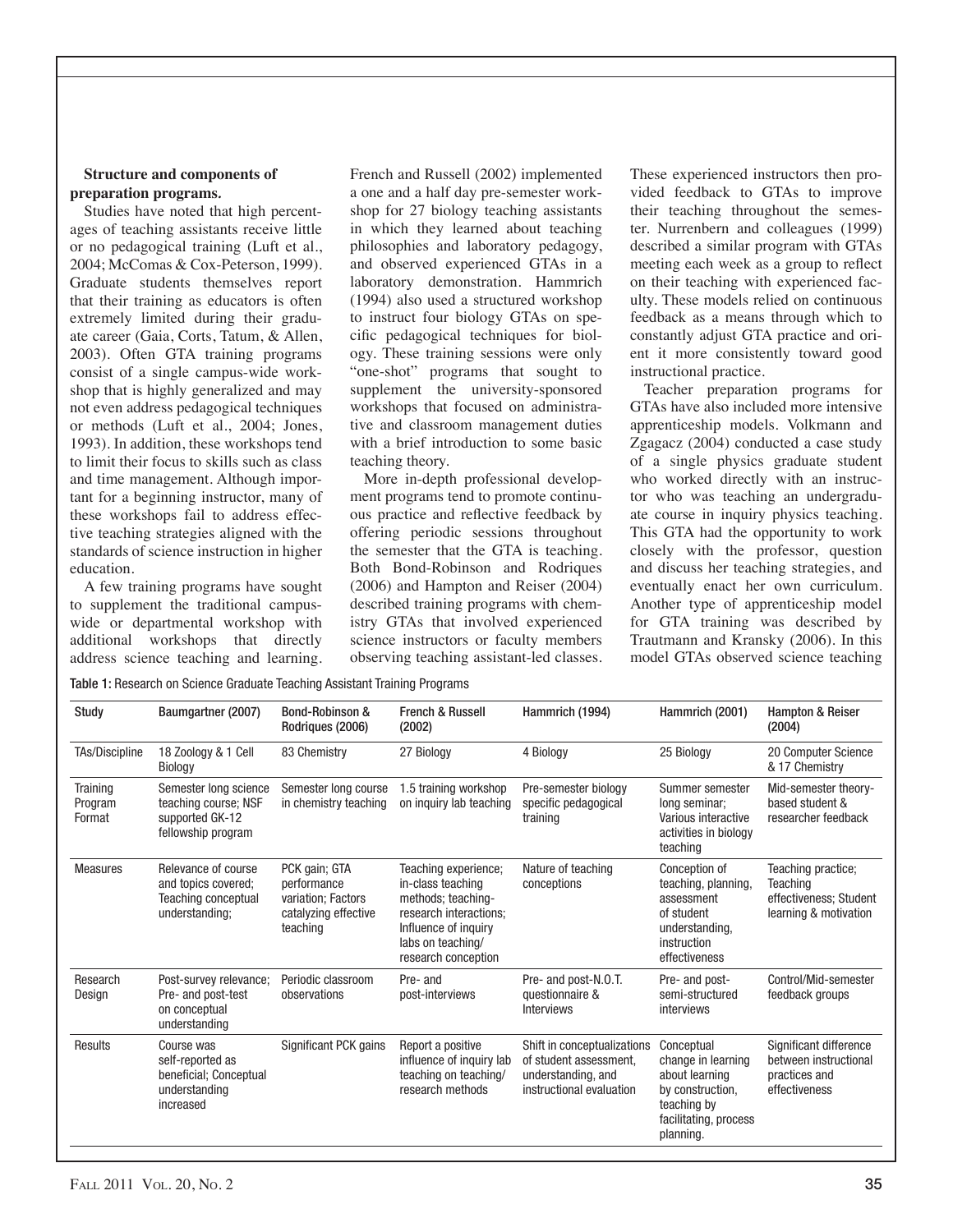#### Table 1 (continued):

| Study                             | Nicklow et al. (2007)                                                                                                         | Nurrenbern et al. (1999)                                                                              | Roehrig et al. (2003)                                                                                                           | Trautmann & Kransky<br>(2006)                                          | Volkmann & Zgagacz<br>(2004)                                                   |
|-----------------------------------|-------------------------------------------------------------------------------------------------------------------------------|-------------------------------------------------------------------------------------------------------|---------------------------------------------------------------------------------------------------------------------------------|------------------------------------------------------------------------|--------------------------------------------------------------------------------|
| <b>TAs/Discipline</b>             | 15 Civil & Environmental<br>Engineering                                                                                       | 43 Chemistry                                                                                          | 6 Chemistry                                                                                                                     | 27 Biology                                                             | 1 Physics                                                                      |
| <b>Training Program</b><br>Format | Semester long, student-<br>directed weekly seminars<br>with faculty, GTA, and<br>professional speakers and<br>open discussion | Semester long, weekly<br>meetings with faculty-<br>student discussion and<br>teaching micro-workshops | 2 day institutional<br>training; 4-day chemistry<br>departmental training                                                       | NSF GK-12 15hr/<br>wk science education<br>outreach program            | Continuous mentorship in<br>inguiry lab teaching                               |
| <b>Measures</b>                   | Reasons for attending<br>seminars; Relevance of<br>topics covered; Benefit of<br>program                                      | Relevance of course to<br>changing teaching habits                                                    | Conceptions of science<br>teaching and learning                                                                                 | <b>Teaching ability</b>                                                | Orientations to science<br>teaching and professional<br>identity               |
| <b>Research Design</b>            | Post-survey only                                                                                                              | Control/Treatment group;<br>Post-survey only                                                          | Pre-interviews;<br>Continuous observations                                                                                      | Post-survey only                                                       | Continuous<br>phenomenological<br>observations & interviews                    |
| <b>Results</b>                    | Course was self-reported<br>as beneficial to teaching<br>behavior                                                             | Meetings were beneficial;<br>Resistance to continuous<br>program and social<br>learning               | Previous experience more<br>influential than training;<br>Instructional skills and<br>conceptualizations were<br>still limited: | Increase awareness of<br>methods and challenges<br>to science teaching | Changing teaching<br>approaches means<br>developing a new teaching<br>identity |

in K-12 classrooms. If trends in K-12 reform-based science teaching (such as inquiry learning) are to apply to higher education settings as well, this program presents a potentially effective mode for bridging the gap between these two educational settings.

Another model is the use of graduate courses that are specifically designed to enhance the teaching of GTAs. Topics have included pedagogical approaches to inquiry, constructivism, discussion, questioning strategies, learning styles, assessment, classroom technology, and student motivation (Baumgartner, 2007; Hammrich, 2001). Other topics included designing teaching philosophies, conceptual change models of teaching, and common science misconceptions (Hammrich, 2001). Many of these courses have also required GTAs to design lessons and present them before students (or another audience) with feedback (Schussler et al., 2008; Roehrig et al., 2003). Several of the courses included broader aspects of professional development for graduate students such as career planning, research agendas, and student life (Nicklow, et al., 2007; Roehrig et al., 2003).

The benefits of the aforementioned programs are not limited to the longevity of their administration. By having a separate course focusing on the development of teaching skills, GTAs are better able to set aside time to focus on that aspect of their academic roles. In addition, these more extensive programs are better equipped to battle misconceptions GTAs might have about science teaching and learning and also more persistently scaffold concepts about science pedagogy. However, GTA training programs are not just about quantity, but must also be assessed for quality of teacher preparation.

#### Quality and effectiveness of preparation programs.

#### Characteristics of science.

Training programs have been shown to be successful in helping GTAs realize that science content is not the only important aspect of science knowledge important for student success. Following participation in a training program, many GTAs reported that they tried to teach their students the importance of the processes of science (Trautmann  $\&$ Krasky, 2006; French & Russell, 2002). Additionally, GTAs reported that learning and teaching science as a process allowed them to gain a deeper understanding of science that translated into their own research agendas (French & Russell, 2002; Nurrenbern et al., 1999).

There are further complications when it comes to helping GTAs understand the deeper philosophical rationale for effective science instruction. Science content standards stress the idea that science knowledge is socially constructed (Matthews, 1997). Hammrich (2001) found that GTAs self-reported a better understanding of student construction of knowledge following instruction and it translated to their classroom practice. However, in Volkmann and Zgagacz's  $(2004)$  case study, it is apparent that the GTAs had difficulty integrating a social constructivist approach with the more traditional positivist perspective that is traditionally promoted in most sciences.

#### Conceptions of science teaching.

One of the most beneficial aspects of the GTA professional development programs described in the studies was the questioning GTAs had about their own traditional teaching practices (Schussler et al., 2008). Most of the GTAs held beliefs that the most beneficial form of teaching was transmitting knowledge to students in simple or meaningful "chunks." However, the new pedagogies that were taught were accepted by GTAs and they self-reported a change in their overall conception of teaching (Hammrich, 2001, 1994).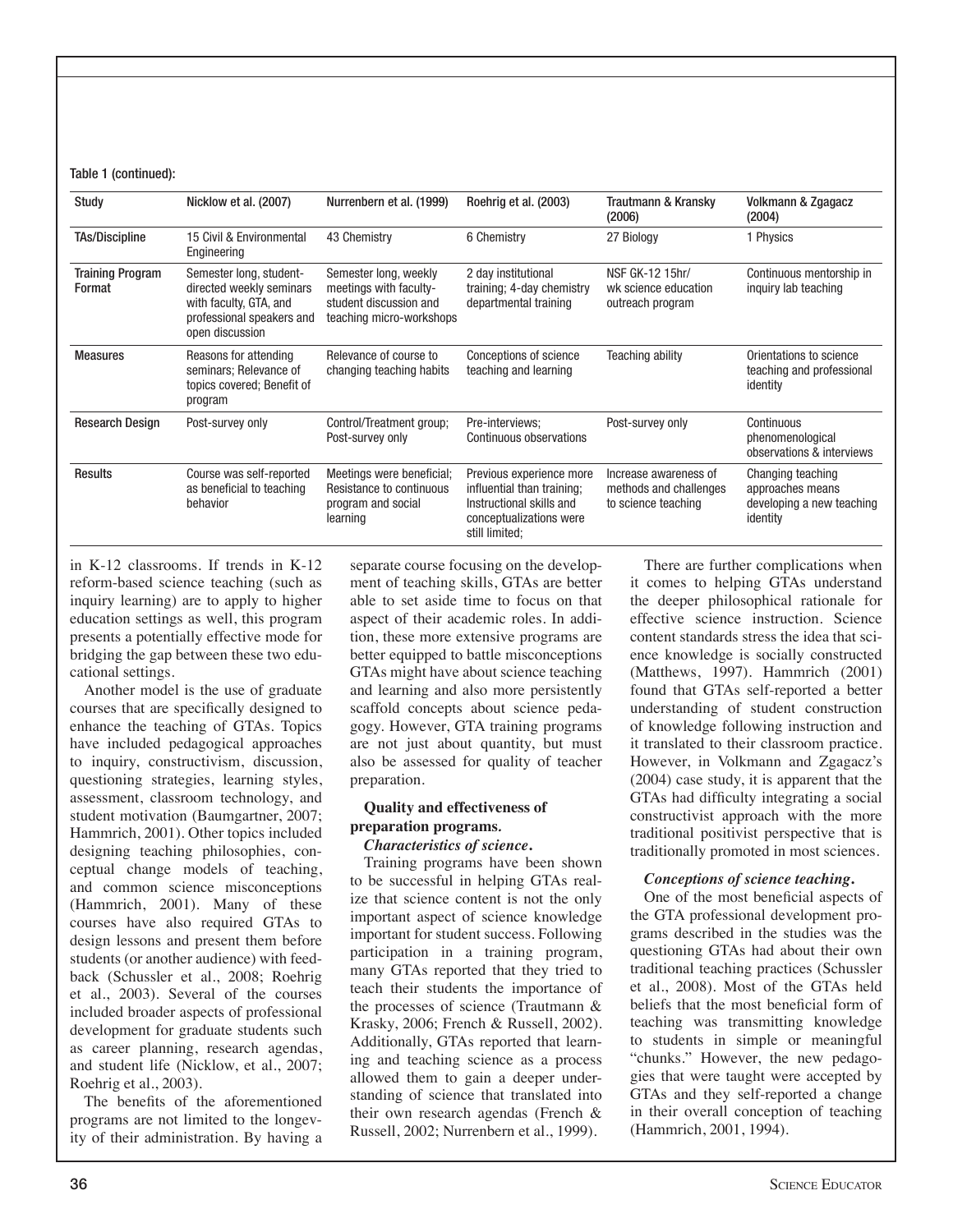Inquiry techniques have been taught or modeled in professional development sessions in order to promote inquiry in GTA labs. Research on professional development programs suggests that GTAs perceive that they have the ability to enact inquiry labs following training as well as have increased confidence (Baumgartner, 2007; Trautmann & Kransky, 2006). GTAs that had more classroom experience implemented inquiry instruction more than inexperienced teachers (French & Russell, 2002).

When it came to actually practicing inquiry-based instruction in the classroom many GTAs appeared to experience difficulty. GTAs claimed that this mode of instruction was inappropriate, frustrating, and too difficult for young undergraduates (Schussler et al., 2008; Roehrig et al., 2003). The response to these perceptions was to change inquiry labs back into more traditional "cookbook" type labs and reduce the opportunity for students to cooperate and interact in innovative ways (Roehrig et al., 2003; Nurrenbern et al., 1999). Reasons for changing labs back into non-inquiry forms included: a) GTAs wanting students to have a better experience, b) GTA perceptions that students cannot do inquiry for themselves, and c) GTA concerns that student frustration would lead to poor teacher evaluations (Roehrig et al., 2003).

These studies showed that GTAs were receptive to challenges in their traditional concepts of teaching, but these ideas were difficult to translate into classroom practice. Inquiry based laboratory instruction provided a good example of a reform-based instructional strategy that GTAs seemed to appreciate, but often did not implement in the laboratory. This is similar to K-12 science instructors who also report challenges to implementing inquiry instruction (Eick) & Reed, 2002). Perhaps if given more time and apprenticeship to practice new teaching skills, GTAs would develop confidence in inquiry-based teaching.

#### Conceptions of student learning.

Studies report that initially, GTAs held ill-formed conceptions about student learning. In addition, many GTAs felt that learning was a passive process and that information was transmitted from teacher to student. Both before, and frequently after, professional development, GTAs felt that student learning was determined largely by the effort or motivation of the student and their ability to appropriately follow instructions (Volkmann & Zgagacz, 2004; Roehrig et al., 2003). Following professional development, students expressed interest in active learning strategies, but, as noted with inquiry instruction, GTAs had difficulty actually implementing the strategies (Nurrenbern et al., 1999). Additionally, one challenge that resurfaced in some of the teacher preparation programs was GTAs did not anticipate student misconceptions and were not able to design their instruction from those points (Bond-Robinson  $\&$ Rodrigues, 2006; Hammrich, 2001).

It was difficult for GTAs to significantly alter their views on student learning. One of the avenues where this was expressed frequently was the need for GTAs to give students the "correct" answer to problems. GTAs would acknowledge that students could approach problems from different perspectives (Nurrenbern et al., 1999) but had difficulty allowing students to work through investigations on their own and in one case researchers observed GTAs taking projects from students' hands to run the experiment for them (Rhoehrig et al., 2003). One teaching assistant summed up the problem nicely by saying that she acknowledged that inquiry could lead to viable explanations, but she preferred to give students "correct" information (Volkmann & Zgagacz,  $2004$ ).

#### Assessment.

Volkmann and Zgagacz (2004) reported that GTAs in their study recognized that formative assessments were beneficial when they determine how well a student could apply a concept in class. However, after professional development, many GTAs still relied on student quizzes and tests to determine student understanding and evaluate their

success as educators (Hammrich, 2001). Research addressing teacher assistant training of assessment is extremely limited.

# **Implications for GTA Training Programs**

The role that graduate teaching assistants play in undergraduate science education is increasing both in the number of courses taught and the respective responsibilities of the GTAs. This means that GTAs play an increasingly larger role in determining the quality of science instruction at many colleges and universities. GTAs may have difficulty defining their role as a science instructor due to the numerous socialization challenges they experience as graduate students, researchers, and young professionals. As a result, understanding GTA professional development programs is a crucial element for promoting quality undergraduate instruction.

Researchers have argued that in order to demonstrate positive effects on student performance, instructors need to maintain persistent professional development in their education (Yoon, Duncan, Lee, Scarloss, and Shapley, 2007). In a recent study, Darling-Hammond et al. (2009), reviewed research results from over the past decade and set fourth four principles of effective professional development: a) intensive, ongoing, and connected to practice, b) focus on student learning and address the teaching of specific curriculum content, c) align with school improvement priorities and goals, and d) build strong working relationships among teachers. These principles refer specifically to instructors at the K-12 level, but offer a useful framework for reforming and restructuring graduate student teacher education.

## **Instructional training should be** intensive, ongoing, and connected to practice.

We know from decades of research on preservice teacher education that learning to teach is a complex process that takes time (Abell & Lederman, 2007). The one-shot training programs that many universities offer fall short of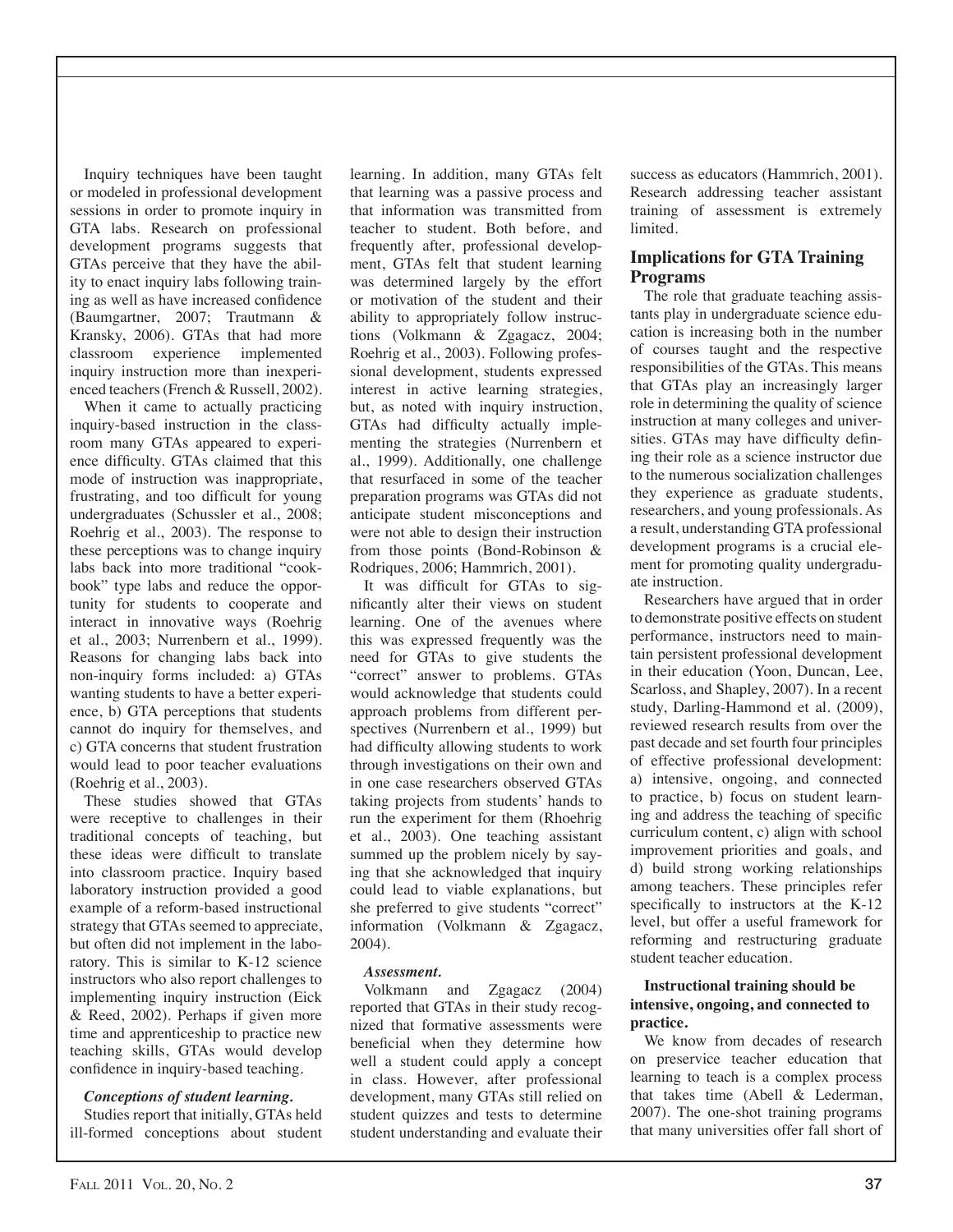meaningfully preparing academics for a lifetime of teaching. Although, several of the reviewed GTA programs could be called intensive, very few of them can be said to be ongoing. Until teaching is prioritized as a beneficial skill as well as a useful commitment of time, it is likely that ongoing teacher development will be difficult for many GTAs to maintain.

Some suggestions on how to create long-term appropriate teacher orientations is to encourage GTA self-reflective practice through avenues such as journaling or self-videotaping (Austin, 2002; Park, 2004). Another means to address this issue is to create partnerships with science education departments so that GTAs can have access to peers in the field of education as well as get a chance to see the effectiveness of reform-based teaching in practice (e.g. McComas & Cox-Peterson, 1999). Meetings that include time for GTAs to reflect on their teaching as well as to voice concerns about teaching and learning would also be beneficial

However, these goals are worthless if teaching assistants are not willing or motivated to attend sessions designed to develop teaching skills. While negotiating a diversity of roles, graduate students often become frustrated with the numerous demands placed upon them. This leads to an attitude of selfpreservation that is reflected in the priorities graduate students set on time. Teacher development is often not high on this priority list. Connecting GTA educational preparation directly to practice might also circumvent some of the perceived time management issues presented by extended training courses. Workshops and courses can be directly tied to practice through self-reflection and mentorship with faculty who have experience in reform-based science teaching. However, questions remain. How can GTA professional development programs be designed that are ongoing yet still sensitive to the numerous time and energy demands placed on graduate students? What can be learned from professional developments programs at the K-12 and university level that can be translated to the context of GTAs?

How can teacher training for GTAs be included in their employment as faculty to maintain the quality of their teaching?

#### **Instructional training should be** focused on student learning and address the teaching of specific curriculum content.

One of the primary goals of GTA training programs should be to alter student misconceptions about science teaching and learning as well as provide them with effective pedagogical tools to implement quality science instruction. One of the largest misconceptions indicated by GTAs in the previous review is a traditional conception of student learning in which undergraduates become receptacles of knowledge. This view is in contrast to a constructivist view of education currently promoted in much of the science education reform. Future research should address the questions of conceptual change in GTAs specifically in light of student-centered classroom practice.

The recommendation of teaching of specific curriculum content is one suggestion that is perhaps most beneficial to GTAs. Many of them are experts in their field of choice and bring much content knowledge to the table. Training programs can foster GTA's understanding of the content by scaffolding pedagogical content knowledge on top of what teaching assistants already know. What does research say about student learning in higher education settings that translates to GTA training? How can GTAs high content knowledge base be used to underscore a productive scaffolding of pedagogical content knowledge?

## **Instructional training should** align with college or university improvement priorities and goals.

This problem is particularly troublesome, because graduate teaching assistants are often unaware of college and university educational goals. Even if they do receive information in workshops or training programs, they might not then know how to translate these educational objectives into specific curriculum activities that yield effective

student learning. Moreover, if university or departmental educational objectives are not made clear to GTAs, how can they be expected to translate this to effective instruction? How can universities and departments effectively communicate to GTAs about instructional goals and objectives? How can teaching quality that seeks to achieve these objectives be assured? How is teaching quality evaluated with GTAs?

## **Instructional training should build** strong working relationships among colleagues.

Training programs should be supportive environments where students can come together informally as colleagues and support one another to alleviate some of the general tensions of graduate school day-to-day life. When planning programs, awareness of graduate student time demands is critical. Time spent in training is likely to be more effective if it can be an arena were GTAs can air their grievances about their classroom experiences and receive an appropriate level of empathy and constructive advice. In promoting effective science teaching, trainers should not forget that classroom management issues and the general stress of teaching cannot be ignored.

Motivating GTAs to attend teachertraining sessions can be a difficult task when graduate students see few institutional or departmental rewards for improved teaching. With the little emphasis science departments place on teaching and teacher training it is easy to see how the perceived priority to attend pedagogical training sessions is often low and sometimes neglected altogether. At large research universities, this prioritization is unlikely to change in the near future. In order to create a culture of teaching at a college or university, a topdown approach is a critical component for placing value on undergraduate education. Teaching beliefs and values are reflected in the behaviors of the institution, the department, and the faculty and these ideals are reproduced in graduate students.

An arena for change is likely to occur at the departmental level, where a few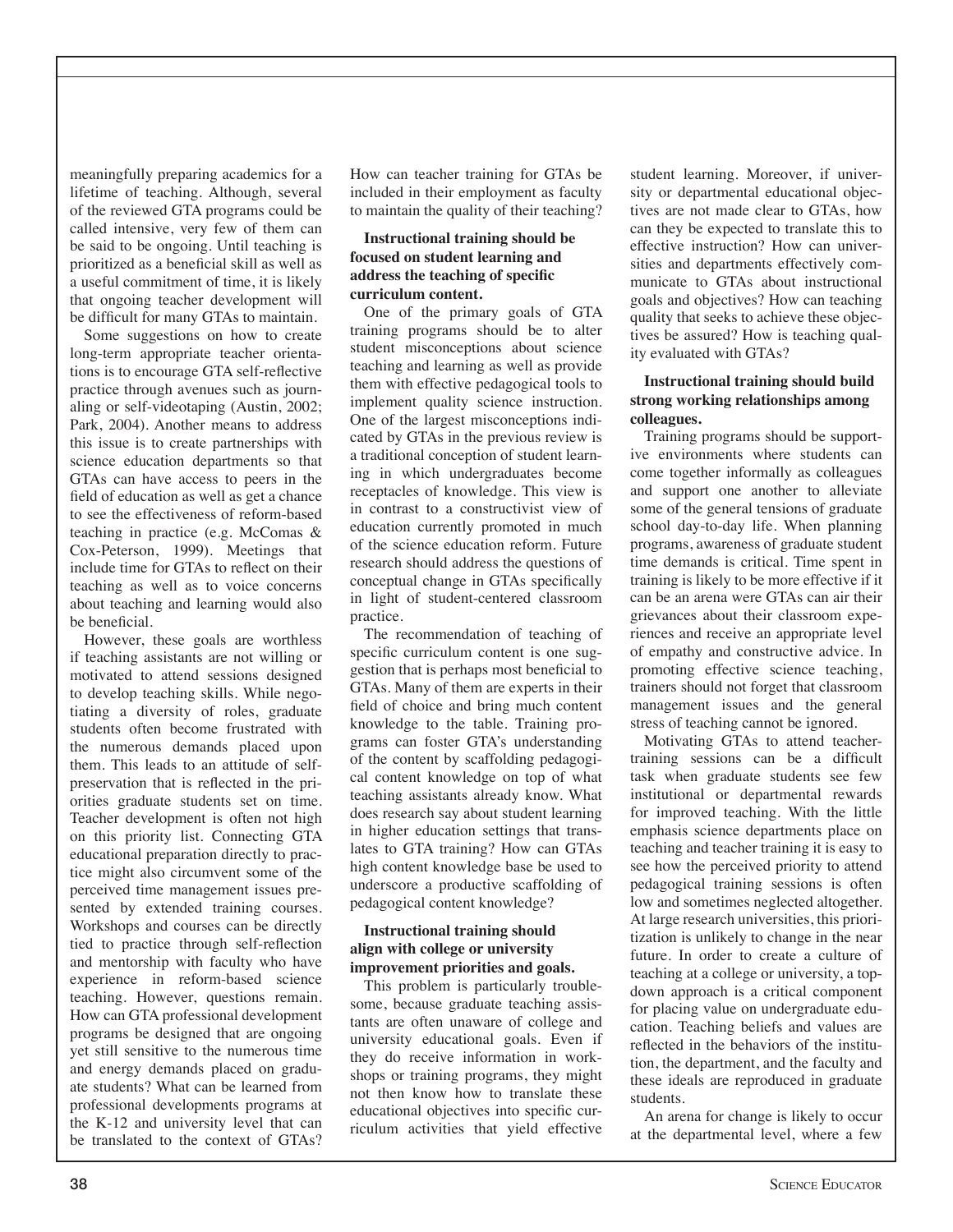individuals can have a large effect on the department culture. At this level, creating a culture of teaching should include an increased validation of departmental teaching objectives, a tangible commitment of resources to the development of teachers, and a training program that is intellectually rigorous.

At the level of the faculty, creating a culture of teaching should include formalizing the mentorship opportunities. One of the most critical goals of faculty should be a validation of teaching as an important objective of an academic apprenticeship. Effective science teaching should not reduce one's credibility as a researcher, but only add to a more rigorous understanding of the nature of science and scientific inquiry. Although these are formidable challenges, once they have been addressed training programs can be implemented in an environment that is conducive to graduate student conceptual change.

Further research is needed to examine how teacher identity develops for GTAs. We need to know more about how to effectively alter GTAs beliefs that teaching is about simply transferring knowledge. We need to know if there are differences in GTAs beliefs about teaching by gender, ethnicity/culture, or content domain. Furthermore, we need long-term studies that span the graduate student to professor continuum to understand how beliefs and priorities related to teaching evolve over time. The studies cited in this manuscript merely scratch the surface of the important work that is required. University teaching is far too important to leave unattended in the hands of graduate students who may or may not put teaching as a priority.

In addition to potential impacts on students, GTAs can also have a significant influence on science faculty instruction by exemplifying good teaching practices (Milner-Bolotin, 2001) and reducing the teaching load of full-time faculty (Park, 2004). Whether these are factors that significantly impact the quality of university science instruction has yet to be empirically assessed. Nonetheless, the increased responsibilities of GTAs has likely provided science faculty with more time and opportunity to focus on their research agendas. Do all TAs have the same demands put on them, enjoy the same departmental status, and receive the same level of support? Is the position of teaching assistants understood by the undergraduate community in a clear manner? How are instructional roles of GTAs defined by themselves and the departmental/university environment? How do GTAs manage the tensions presented by research, teaching, and administrative duties?

#### **Conclusion**

Research and professional development in teacher education have done a disservice to the quality of undergraduate science education by ignoring the unique contextual situation of the graduate teaching assistant. Research exists that analyzes the unique challenges and constraints that GTAs face while obtaining their degree, but initiatives need to focus on translating these contexts to design of teacher education programs. Until a more targeted approach to the professional development of GTAs is undertaken, the quality of undergraduate science education will continue to suffer and GTAs themselves will continue to be a marginalized teacher group. Effective teacher education programs must seek to empower GTAs to gain confidence and take ownership in their teaching abilities so that they can develop into faculty with a healthy respect and deep understanding of science teaching and learning.

#### **References**

- Abell, S. K., & Lederman, N. G. (2007). Handbook of research in science education. Lawrence Erlbaum. Mahwah: NJ.
- Addy, T. M., & Blanchard, M. R. (in press). The problem with reform from the bottom up: Instructional practice and teacher beliefs of graduate teaching assistants following a reform-minded university teaching certificate. International Journal of Science Education.
- American Association for the Advancement of Science. (1993). Benchmarks for science literacy: Project 2061. New York: Oxford University Press.
- Austin, A. E. (2002). Preparing the next generation of faculty: Graduate school

as socialization to the academic career. Journal of Higher Education, 73, 94-122.

- Anderson, M., & Swazey, J. (1998). Reflections on the graduate student experience: An overview. New Directions for Higher Education, 26, 3-13.
- Barrington, E. (2001). Encouraging professional training of graduate teaching assistants. Journal of Graduate Teaching Assistant Development, 8, 107-113.
- Baumgartner, E. (2007). A professional development teaching course for science graduate students. Journal of College Science Teaching, 36(6), 16-21.
- Beurkel-Rothfuss, N. L., & Gray, P. L. (1989). Graduate teaching assistant (GTA) training: A view from the top. (ERIC Document Reproduction Service) No. ED318351).
- Bond-Robinson, J., & Rodriques, R.A.B. (2006). Catalyzing graduate teaching assistants' laboratory teaching through design research. Journal of Chemical Education, 83, 313-323.
- Commander, N. E., Hart, L., & Singer, M. (2000). Preparing tomorrow's faculty: An assessment model to determine institutional needs. Journal of Graduate Teaching Assistant Development, 7(1), 93-111.
- Constantinides, J. C. (1986). The training of foreign TAs in engineering. Engineering Education, 76, 698-699.
- Crewe, L. (1996). Graduate teaching assistant programmes: The challenges ahead. Journal of Geography in Higher Education, 20, 83-89.
- Darling-Hammond, L., Wei, R., Andree, A., Richardson, N., & Orphanos, S. (2009). Professional learning in the learning profession: A status report on teacher development in the US and abroad. Dallas, TX: National Staff Development Council.
- DeHaan, R. L. (2005). The impending revolution in undergraduate science education. Journal of Science Education and Technology, 14, 253-269.
- Diamond, R. M., & Gray, P. J. (1987, November). A national study of teaching assistants. Paper presented at the Annual Meeting of the Association for the Study of Higher Education, Baltimore, MD.
- Eick, C. J., & Reed, C. J. (2002). What makes an inquiry-oriented science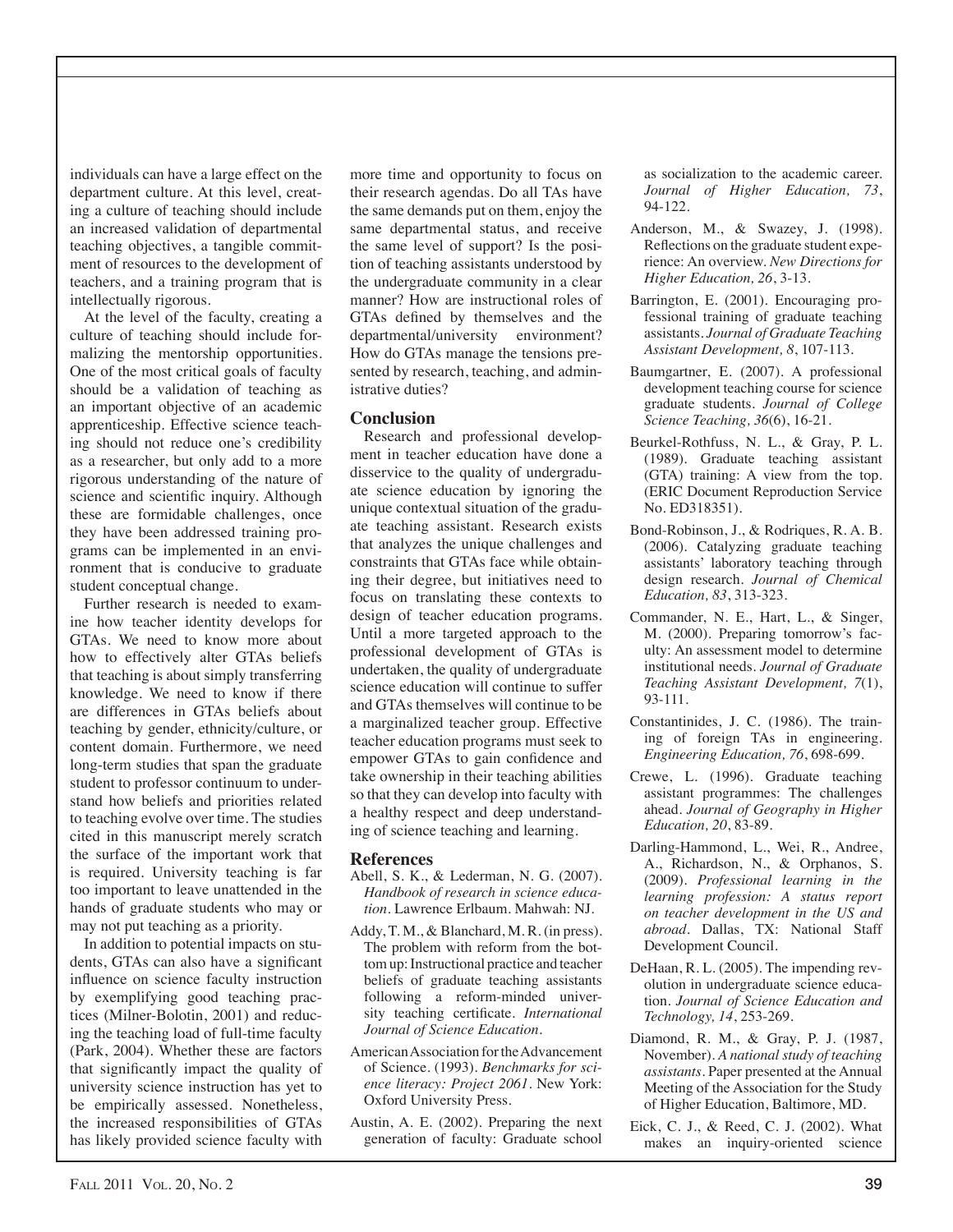teacher? The influence of learning histories on student teacher role identity and practice. Science Education, 86,  $401 - 416$ .

- French, D., & Russell, C. (2002). Do graduate teaching assistants benefit from teaching inquiry-based laboratories? *BioScience*, 52, 1036-1041.
- Freyberg, M., & Ponarin, E. (1993). Resocializing teachers: Effects of graduate programs on teaching assistants. Teaching Sociology, 21, 140-147.
- Gaia, A. C., Corts, D. P., Tatum, H. E., & Allen, J. (2003). The GTA mentoring program: An interdisciplinary approach to developing future faculty as teacherscholars. College Teaching, 51(2), 61-65.
- Golde, C. M., & Dore, T. M. (2001). At Cross Purposes: What the experiences of today's doctoral students reveal about doctoral education. Philadelphia, PA: Pew Charitable Trusts.
- Graff, H. W. (1994). A study of the faculty and teaching assistants at a large middle states urban university: Motivational and support requirements for improv*ing instruction*. Unpublished doctoral dissertation, Temple University, Philadelphia.
- Grunwald, H., & Peterson, M. W. (2003). Factors that promote faculty involvement in and satisfaction with institutional and classroom student assessment. Research in Higher Education, 44, 173-204.
- Gunn, V. (2007). What do graduate teaching assistants' perceptions of pedagogy suggest about current approaches to their vocational development? Journal of Vocational Education and Training, 59, 535-549.
- Hammrich, P. L. (1994, April). Learning to teach: Teaching assistants conception changes about science teaching. Paper presented at the meeting of the National Conference on College Teaching and Learning, Jacksonville, FL.
- Hammrich, P. L. (2001). Preparing graduate teaching assistants to assist biology faculty. Journal of Science Teacher Education, 12, 67-82.
- Hampton, S. E. & Reiser, R. A. (2004). Effects of a theory-based feedback and consultation process on instruction and learning in college classrooms. Research in Higher Education, 45, 497-527.
- Herrington, D. G., & Nakhleh, M. B. (2003). What defines chemistry laboratory instruction? Teaching assistant and student perspectives. Journal of Chemical Education, 80, 1197-1205.
- Jacobs, W. (2002). Using lower-division development education students as teaching assistants. Research and Teaching in Developmental Education, 19, 41-48.
- Jones, J. L. (1993). TA training: From the TA's point of view. Innovative Higher Education, 18, 147-161.
- Kagan, D. M. (1992). Professional growth among preservice and beginning teachers. Review of Educational Research, 62, 129-169.
- Latulippe, C. L. (2006). Environments that encourage mathematics graduate teaching assistants: The effects of institution type and availability of training. Unpublished doctoral dissertation, Montana State University, Bozeman.
- Lawrenz, F., Heller, P., Kieth, R., & Heller, K. (1992). Training the teaching assistant. Journal of College Science Teaching, 22(2), 106-109.
- Lazarowitz, R. & Tamir, P. (1994). Research on using laboratory instruction in science. In D. L. Gabel (Ed.). Handbook of research in science teaching and learning (pp. 94-130). New York: Macmillan.
- Luft, J. A., Kurdziel, J. P., Roehrig, G. H., & Turner, J. (2004). Growing a garden without water: Graduate teaching assistants in introductory science laboratories at a doctoral/research university. Journal of Research in Science Teaching, 41,  $211 - 233.$
- Luo, J., Bellow, L., & Grady, M. (2000). Classroom management issues for teaching assistants. Research in Higher Education, 41, 353-383.
- Matthews, M. R. (1997). Introductory comments on philosophy and constructivism in science education. Science & Education, 6, 5-14.
- Milner-Bolotin, M. (2001). Creating community among the graduate teaching assistants: Benefits, challenges, and lessons learned. Journal of Graduate Teaching Assistant Development, 8(2),  $65-70.$
- Moore, R. (1991). Preparing graduate teaching assistants to teach biology:

Ways to improve the teaching readiness of a critical educational influence. Journal of College Science Teaching, 20, 358-361.

- McComas, W. F., & Cox-Peterson, A. M. (1999). Enhancing undergraduate science instruction—The G-step approach. Journal of College Science Teaching, 28, 120-125.
- McIntosh, W. J. (2000). Beyond 2000 -The changing face of undergraduate science education. Journal of College Science Teaching, 29(6), 379-380.
- Muzaka, V. (2009). The niche of Graduate Teaching Assistants (GTAs): Perceptions and reflections. Teaching in Higher Education, 14, 1-12.
- National Center for Educational Statistics. (2000). National postsecondary student aid study, 1999-2000. Washington, DC: National Center for Educational **Statistics**
- National Research Council. (1996). National science education standards. Washington, DC: National Academy Press.
- Nicklow, J. W., Marikunte, S. S., & Chevalier, L. R. (2007). Balancing pedagogical and professional practice skills in the training of graduate teaching assistants. Journal of Professional Issues in Engineering Education and Practice, 133, 89-93.
- Nurrenbern, S., Mickiewicz, J., & Francisco, J. (1999). The impact of continuous instructional development on graduate and undergraduate students. Journal of Chemical Education, 76, 114-199.
- Nyquist, J. D., Abbott, R. D., & Wulff, D. H. (1989). The challenge of TA training in the 1990's. New Directions for Teaching and Learning, 39, 7-14.
- O'Neal, C., Wright, M., Cook, C., Perorazio, T., & Purkiss, J. (2007). The impacts of teaching assistants on student retention in the sciences. Journal of College Science Teaching, 36(5), 24-29.
- Park, C. (2004). The graduate teaching assistant (GTA): Lessons from North American experience. Teaching in Higher Education, 9, 349-361.
- Park, C. & Ramos, M. (2002). The donkey in the department? Insights into the graduate teaching assistant (GTA) expe-